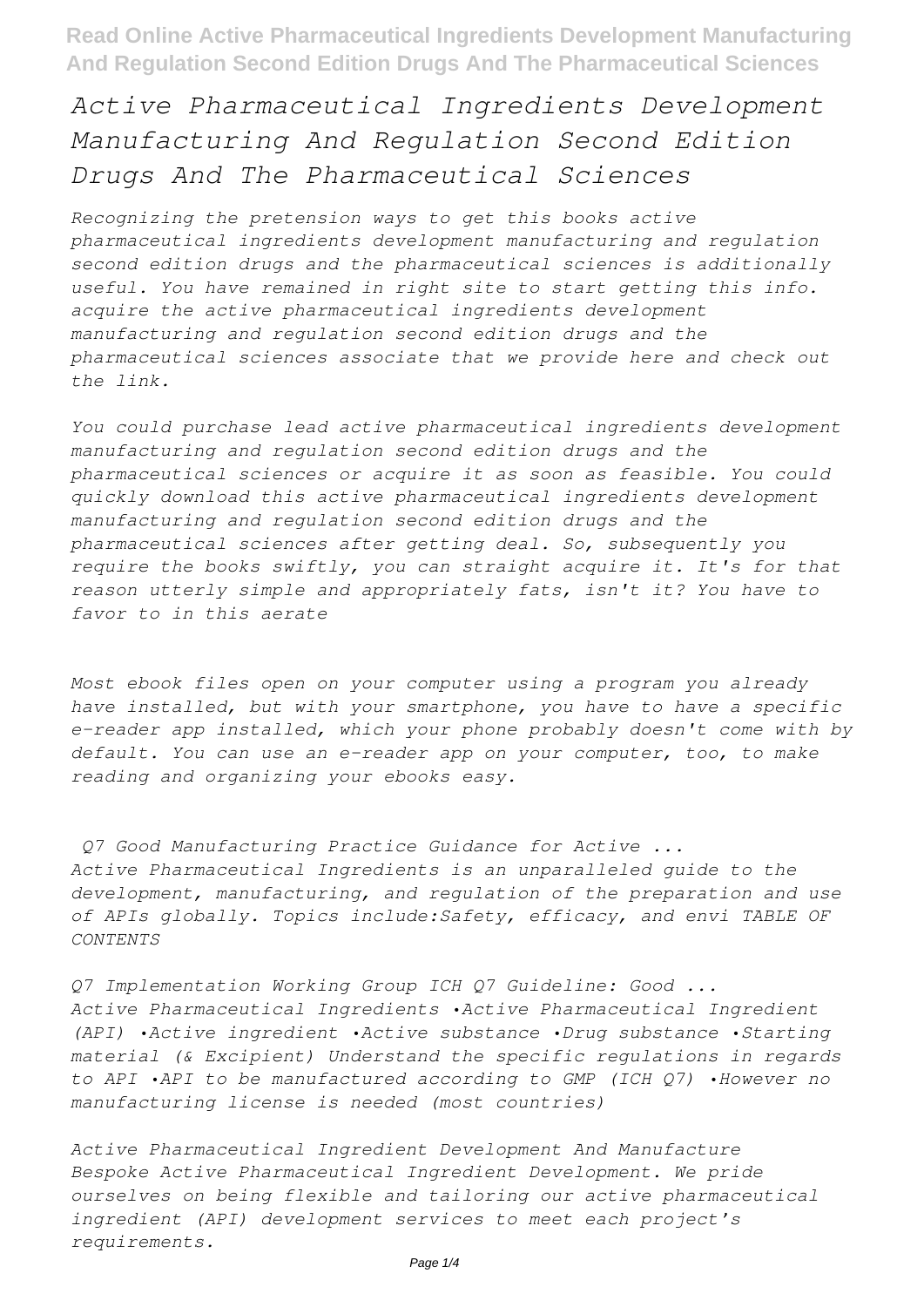*What's an Active Pharmaceutical Ingredient (API)? Mankind is one of the top producers of Active Pharmaceutical Ingredients. Mankind enables global innovators and generic pharmaceutical companies to be the first to take their finished products to the market by providing end-to-end support.*

*Teva Active Pharmaceutical Ingredients - Wikipedia Active Pharmaceutical Ingredient (API) production is a critical component of drug development. The efficient synthesis of a molecule is a fundamental requirement of success. Aptuit offers a complete range of API development and manufacturing services to support a client from discovery to commercialization.*

*API Development & Manufacturing | CordenPharma Active Pharmaceutical Ingredients, 2nd Edition (Original Price £ 120.00) [Stanley Nusim] on Amazon.com. \*FREE\* shipping on qualifying offers.*

*Good Manufacturing Practices in Active Pharmaceutical ... Good Manufacturing Practices (GMP) for Active Pharmaceutical Ingredients (APIs) (GUI-0104) is a guide used by companies to understand the requirements and meet Division 2 of the Food and Drug Regulations. This draft guide was available for public consultation in the fall of 2012.*

*Active Pharmaceutical Ingredients - Good Manufacturing ... Teva api produces approximately 400 active pharmaceutical ingredients covering a wide range of products, including respiratory, cardiovascular, anti-cholesterol, central nervous system, dermatological, hormones, anti-inflammatory, oncology, immunosuppressants and muscle relaxants.*

*Exploratory Study on Active Pharmaceutical Ingredient ... Active Pharmaceutical Ingredients OTC We began producing Active Pharmaceutical Ingredients (APIs) in 1995 as a vital input in the manufacture of complex formulations and products to facilitate complete vertical integration.*

*Active Pharmaceutical Ingredients | Sun Pharmaceutical ... Active Pharmaceutical Ingredient: Any substance or mixture of substances intended to be used in the manufacture of a drug (medicinal) product and that when used in the production of a drug becomes an active ingredient of the drug product.*

*Active Pharmaceutical Ingredients: Development ... Abstract: Active Pharmaceutical Ingredients (API) of good quality are core to the manufacturing of effective and safe essential drugs. The price of APIs is the main cost driver for manufacturing. Only a limited number of large manufacturers of finished pharmaceutical*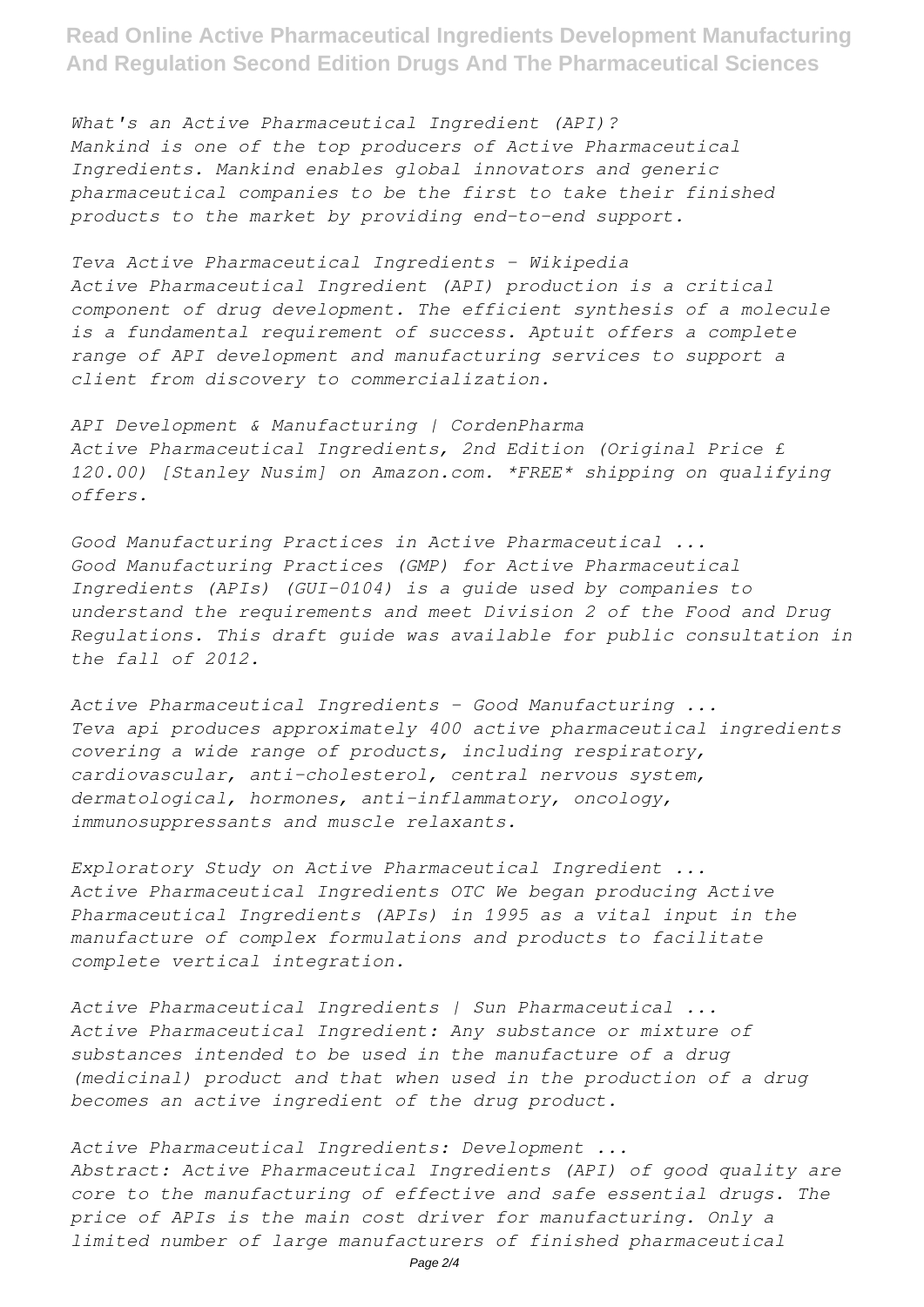*products have their own API manufacturing capabilities, and none of them can make all required APIs in-house.*

*Teva Active Pharmaceutical Ingredients, API production and ... Active Pharmaceutical Ingredients is an unparalleled guide to the development, manufacturing, and regulation of the preparation and use of APIs globally. Topics include: Safety, efficacy, and...*

## *Active Pharmaceutical Ingredients: Development ...*

*The ICH guidance Q7 Good Manufacturing Practice Guidance for Active Pharmaceutical Ingredients is intended to provide guidance regarding good manufacturing practice (GMP) for the manufacturing of active pharmaceutical ingredients (APIs) under an appropriate system for managing quality.*

*Active Pharmaceutical Ingredients - Medicine Manufacturing ... the manufacturing of active pharmaceutical ingredients (APIs) under an appropriate system for managing quality. It is also intended to help ensure that APIs meet the quality and purity*

*Active Pharmaceutical Ingredient (API) Development ... cGMP Clinical & Commercial Manufacturing. Few decisions in pharmaceutical operations are as critical as selecting the right cGMP Contract Manufacturer for your company's Active Pharmaceutical Ingredient (API). APIs manufactured to cGMP standards for commercial sale must meet stringent requirements for identity, strength, quality and purity.*

*Active Pharmaceutical Ingredients | Development ... Active Pharmaceutical Ingredients is an unparalleled guide to the development, manufacturing, and regulation of the preparation and use of APIs globally. Topics include: Safety, efficacy, and environmental/regulatory requirements ; Analysis of the recent movement of API manufacturing from the U.S. and Europe to countries such as India and China*

*Active Pharmaceutical Ingredients, 2nd Edition (Original ... between certain sections and successfully implement appropriate Good Manufacturing practices (GMPs) at all stages of the Active Pharmaceutical Ingredients (API) supply chain, including distribution. A table is provided as an Annex of this document showing the link between each Q&A and the relevant Sections of*

*Regulation of Active Pharmaceutical Ingredients (API) Teva api is the leading international supplier of active pharmaceutical ingredients, API production and manufacturing. enter here to learn more information about our API products and services.*